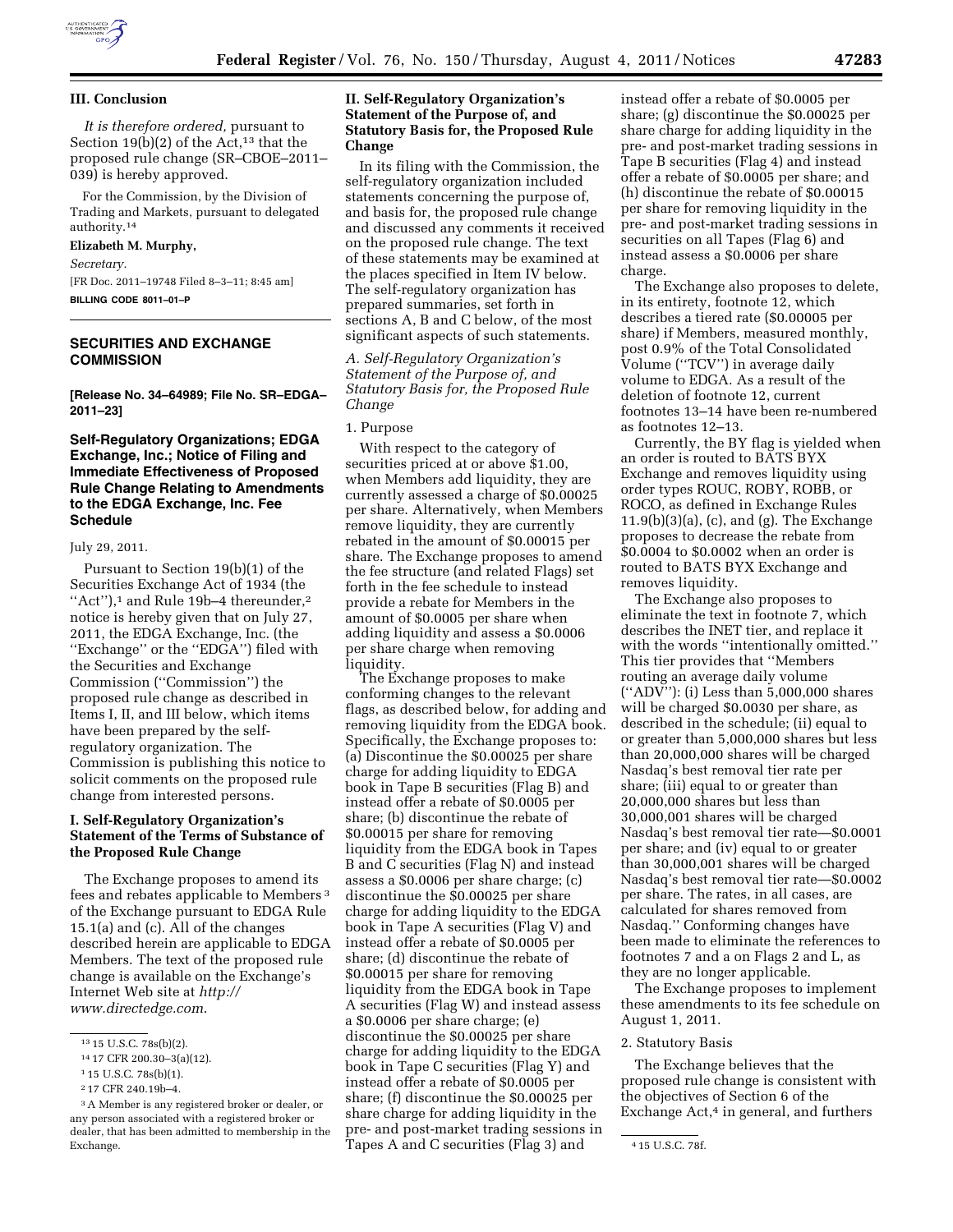the objectives of Section  $6(b)(4)$ ,<sup>5</sup> in particular, as it is designed to provide for the equitable allocation of reasonable dues, fees and other charges among its members and other persons using its facilities.

The Exchange's proposal to provide a rebate of \$0.0005 per share for adding liquidity and assess a charge of \$0.0006 per share for removing liquidity is designed to allow the Exchange to compete with other market centers, and at the same time preserve its current spread of \$0.0001 per share. Because the Exchange's spread remains at \$0.0001 per share under the proposed rate, the Exchange believes the proposed maker/ taker fee spread to be reasonable. The proposed maker/taker spread is competitive with other market centers maker/taker spreads (BATS BZX Exchange, \$0.0001 per share), Nasdaq (\$.001—(\$.00045) per share), and NYSE Arca (\$0.0009—(\$0.0002) per share). The Exchange believes that the proposed rate is non-discriminatory in that it applies uniformly to all Members.

Currently, the Exchange has a taker/ maker fee structure whereby the Exchange assesses a fee of \$0.00025 per share to add liquidity and provides a rebate of \$0.00015 per share to remove liquidity. By changing its fee structure to the proposed maker/taker model, the Exchange will make it less expensive for Members to post liquidity to EDGA. As a result, EDGA expects to gain market share and see its order volume increase. Such increased volume increases potential revenue to the Exchange, and would allow the Exchange to spread its administrative and infrastructure costs over a greater number of shares, leading to lower per share costs. These lower per share costs would allow the Exchange to pass on the savings to Members in the form a rebate. The increased liquidity also benefits all investors by deepening EDGA's liquidity pool, supporting the quality of price discovery, promoting market transparency and improving investor protection.

The elimination of the tier described in footnote 12 (posting 0.9% of the TCV in average daily volume to EDGA) results from discussions with the Exchange's customers whereby the Exchange has concluded that the tier is not effective at incenting liquidity.

The Exchange believes that the proposed decrease in rebate associated with the BY flag (from \$0.0004 per share to \$0.0002 per share) represents an equitable allocation of reasonable dues, fees, and other charges since it reflects a pass through of the BATS fee for

removing liquidity. EDGA believes that it is reasonable and equitable to pass on these fees to its members. The Exchange believes that the proposed decrease in rebate is non-discriminatory in that it applies uniformly to all Members.

The Exchange believes that the proposed elimination of the INET tier in footnote 7 represents an equitable allocation of reasonable dues, fees, and other charges as the INET tier is not used by any Members and therefore, its elimination will not impact any Members. The proposed elimination of the tier also provides more simplicity to the fee schedule.

The Exchange also notes that it operates in a highly competitive market in which market participants can readily direct order flow to competing venues if they deem fee levels at a particular venue to be excessive. The proposed rule change reflects a competitive pricing structure designed to incent market participants to direct their order flow to the Exchange. The Exchange believes that the proposed rates are equitable and nondiscriminatory in that they apply uniformly to all Members. The Exchange believes the fees and credits remain competitive with those charged by other venues and therefore continue to be reasonable and equitably allocated to Members.

## *B. Self-Regulatory Organization's Statement on Burden on Competition*

The proposed rule change does not impose any burden on competition that is not necessary or appropriate in furtherance of the purposes of the Act.

## *C. Self-Regulatory Organization's Statement on Comments on the Proposed Rule Change Received From Members, Participants or Others*

The Exchange has not solicited, and does not intend to solicit, comments on this proposed rule change. The Exchange has not received any unsolicited written comments from members or other interested parties.

# **III. Date of Effectiveness of the Proposed Rule Change and Timing for Commission Action**

The foregoing rule change has become effective pursuant to Section 19(b)(3) of the Act<sup>6</sup> and Rule 19b-4(f)(2)<sup>7</sup> thereunder. At any time within 60 days of the filing of such proposed rule change, the Commission summarily may temporarily suspend such rule change if it appears to the Commission that such action is necessary or appropriate in the

public interest, for the protection of investors, or otherwise in furtherance of the purposes of the Act.

### **IV. Solicitation of Comments**

Interested persons are invited to submit written data, views, and arguments concerning the foregoing, including whether the proposed rule change is consistent with the Act. Comments may be submitted by any of the following methods:

### *Electronic Comments*

• Use the Commission's Internet comment form (*[http://www.sec.gov/](http://www.sec.gov/rules/sro.shtml)  [rules/sro.shtml](http://www.sec.gov/rules/sro.shtml)*); or

• Send an e-mail to *[rule](mailto:rule-comments@sec.gov)[comments@sec.gov.](mailto:rule-comments@sec.gov)* Please include File Number SR–EDGA–2011–23 on the subject line.

#### *Paper Comments*

• Send paper comments in triplicate to Elizabeth M. Murphy, Secretary, Securities and Exchange Commission, 100 F Street, NE., Washington, DC 20549–1090.

All submissions should refer to File Number SR–EDGA–2011–23. This file number should be included on the subject line if e-mail is used. To help the Commission process and review your comments more efficiently, please use only one method. The Commission will post all comments on the Commission's Internet Web site (*[http://www.sec.gov/](http://www.sec.gov/rules/sro.shtml)  [rules/sro.shtml](http://www.sec.gov/rules/sro.shtml)*). Copies of the submission, all subsequent amendments, all written statements with respect to the proposed rule change that are filed with the Commission, and all written communications relating to the proposed rule change between the Commission and any person, other than those that may be withheld from the public in accordance with the provisions of 5 U.S.C. 552, will be available for Web site viewing and printing in the Commission's Public Reference Room, 100 F Street, NE., Washington, DC 20549, on official business days between the hours of 10 a.m. and 3 p.m. Copies of the filing also will be available for inspection and copying at the principal office of the Exchange. All comments received will be posted without change; the Commission does not edit personal identifying information from submissions. You should submit only information that you wish to make available publicly. All submissions should refer to File Number SR–EDGA– 2011–23 and should be submitted on or before August 25, 2011.

<sup>5</sup> 15 U.S.C. 78f(b)(4).

<sup>6</sup> 15 U.S.C. 78s(b)(3)(A).

<sup>7</sup> 17 CFR 19b–4(f)(2).